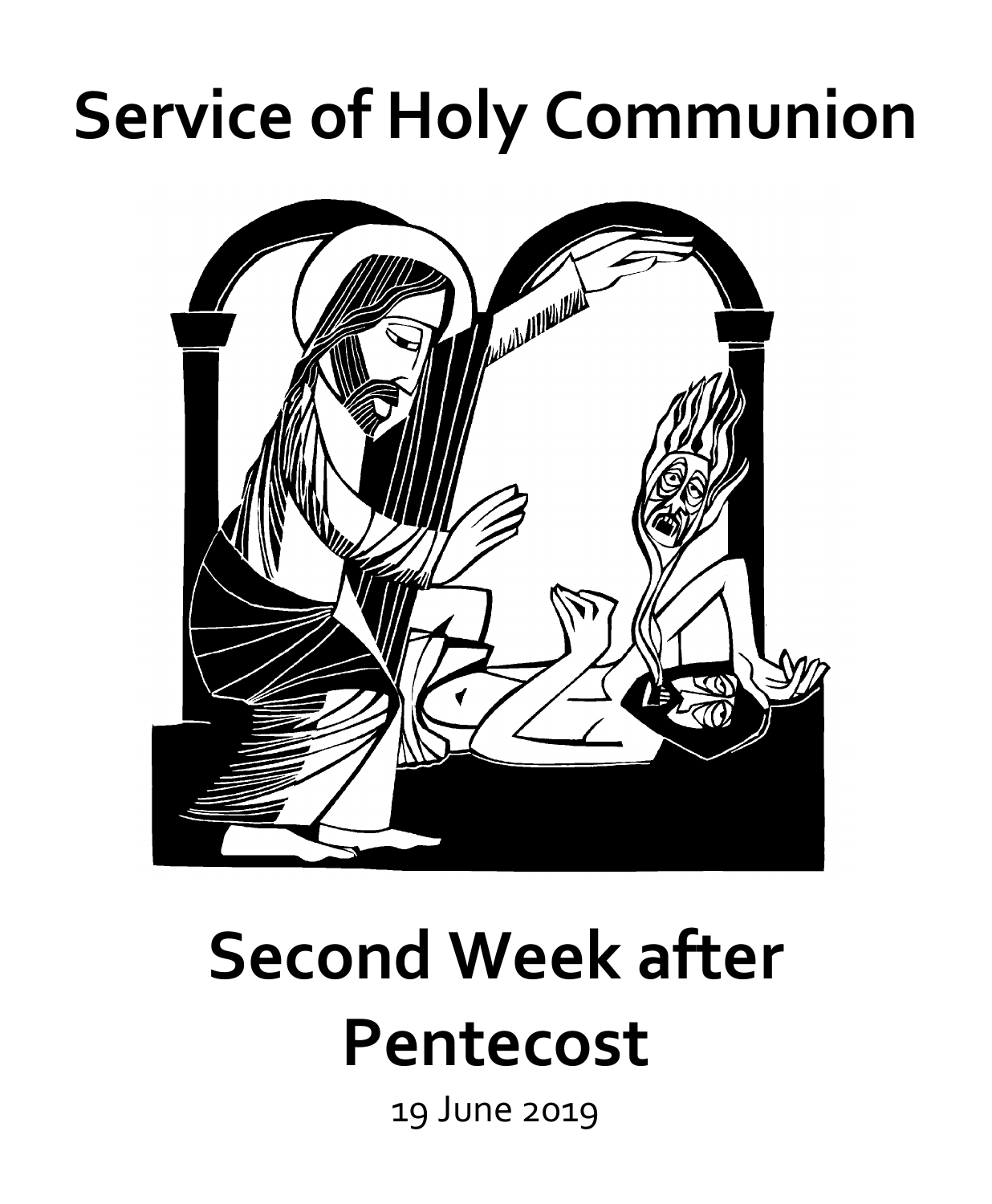### Chapel of St. Timothy & St. Titus | Concordia Seminary

#### **LUTHERAN SERVICE BOOK Divine Service Setting 1, pp. 151-166**

| Prelude                                       | $-$ stand as able $-$            |                                     |
|-----------------------------------------------|----------------------------------|-------------------------------------|
| <b>Confession and Absolution</b>              |                                  | p. 151                              |
| Hymn of Praise: This is the Feast             |                                  | p. 155                              |
| Salutation and Prayer of the Day              | $-sit-$                          | p. 156                              |
| <b>First Reading</b>                          |                                  | <b>Isaiah 65:1-9</b>                |
| <b>Gospel Acclamation: Alleluia and Verse</b> |                                  | p. 156                              |
| <b>Gospel Reading</b>                         | $-sit-$<br>$-$ stand as able $-$ | Luke 8:26-39                        |
| <b>Homily</b>                                 |                                  | John 8                              |
| Hymn of the Day                               |                                  | <b>LSB 825</b>                      |
| <b>Nicene Creed</b>                           |                                  | p. 158                              |
| <b>Prayers of the Church</b>                  | $-$ stand as able $-$            | p. 159                              |
| <b>Offertory</b>                              |                                  | LSB 620, sts. 1-3                   |
| <b>Service of the Sacrament</b>               | $-sit-$                          | pp. 177-181                         |
| <b>Communion Music</b>                        |                                  | LSB 620, sts. 4-6<br><b>LSB 756</b> |
| <b>Dismissal</b>                              | $-stand$ as able $-$             |                                     |
| <b>Post-Communion Collect</b>                 |                                  |                                     |
| <b>Benediction</b>                            |                                  | p. 166                              |
| <b>Postlude</b>                               |                                  |                                     |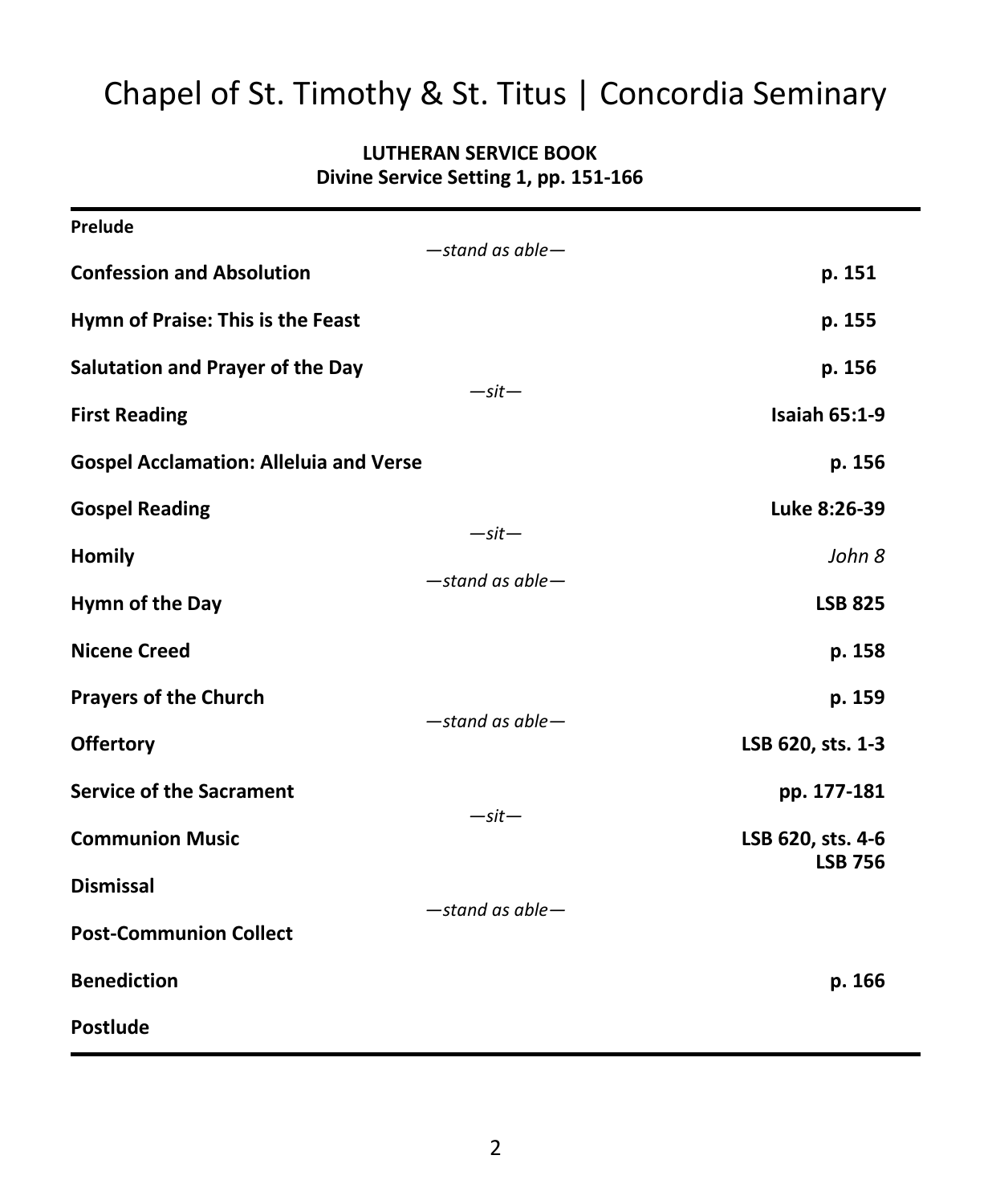#### **The Servants of the Word**

**Presider:** Professor Mart Thompson **Preacher:** Professor Jeffrey Gibbs **Assistant:** Dean of the Chapel Kent Burreson **Organist:** Rev. Dr. Arthur Eichhorn Pastor, St. Salvator, Venedy, IL and St. Peter, New Memphis, IL

#### **In Preparation for Communion**

*To Our Guests:*

 *The Lord's Supper is celebrated on our campus in the confession and glad confidence that our Lord, as He says, gives not only bread and wine, but His very body and blood to eat and drink for the forgiveness of sin. In joyful obedience to the clear teaching of our Lord Jesus those are invited to His table who trust His words, repent of all sin, and set aside any refusal to forgive and love as He forgives and loves us. They show forth His death until He comes. Because Holy Communion is a confession of the faith which is confessed at this altar, any who are not yet instructed, in doubt, or who hold a confession differing from that of The Lutheran Church—Missouri Synod and so are unable to receive the Sacrament are invited to meditate on God's Word in the distribution hymns and pray for the day when divisions will have ceased. -Kent J. Burreson, Dean of the Chapel*

#### **Notes Regarding Communion**

- The campus Lord's Supper is sponsored and hosted by the Lutheran Church of St. Andrew and Pastor Mark Hricko of Silver Spring, Maryland.
- When receiving the cup to partake of Christ Jesus' blood, please place your hand on the cup in some way to assist the server in guiding it to your mouth. Depending upon how those distributing the cup are holding it, you can either take hold of the cup at the base on the bottom OR on the stem of the chalice OR at the bowl itself on the upper part. By doing so you will assist the server and help to prevent any unwelcome spillage.
- If illness leads you not to drink wine directly from the chalice, you may intinct the bread by dipping it into the chalice.
- If you have a gluten allergy or any other special need, please contact Dean of the Chapel Kent Burreson.

#### **Private Confession and Absolution**

Contact Chaplain Sieveking to arrange for confession and absolution.

#### **Prayer Requests**

- Partner Church Bodies
- Districts and District Presidents
- Synodical Leaders
- **Missionaries**
- The Poor and Those Suffering from Natural and Man-Made Disasters: Alaska, California, Hawaii, Alabama, Iowa, Nebraska, Ohio, Missouri, Kansas, Puerto Rico, Venezuela, Indonesia, El Salvador, Sri Lanka, Bangladesh, New Zealand, Mozambique